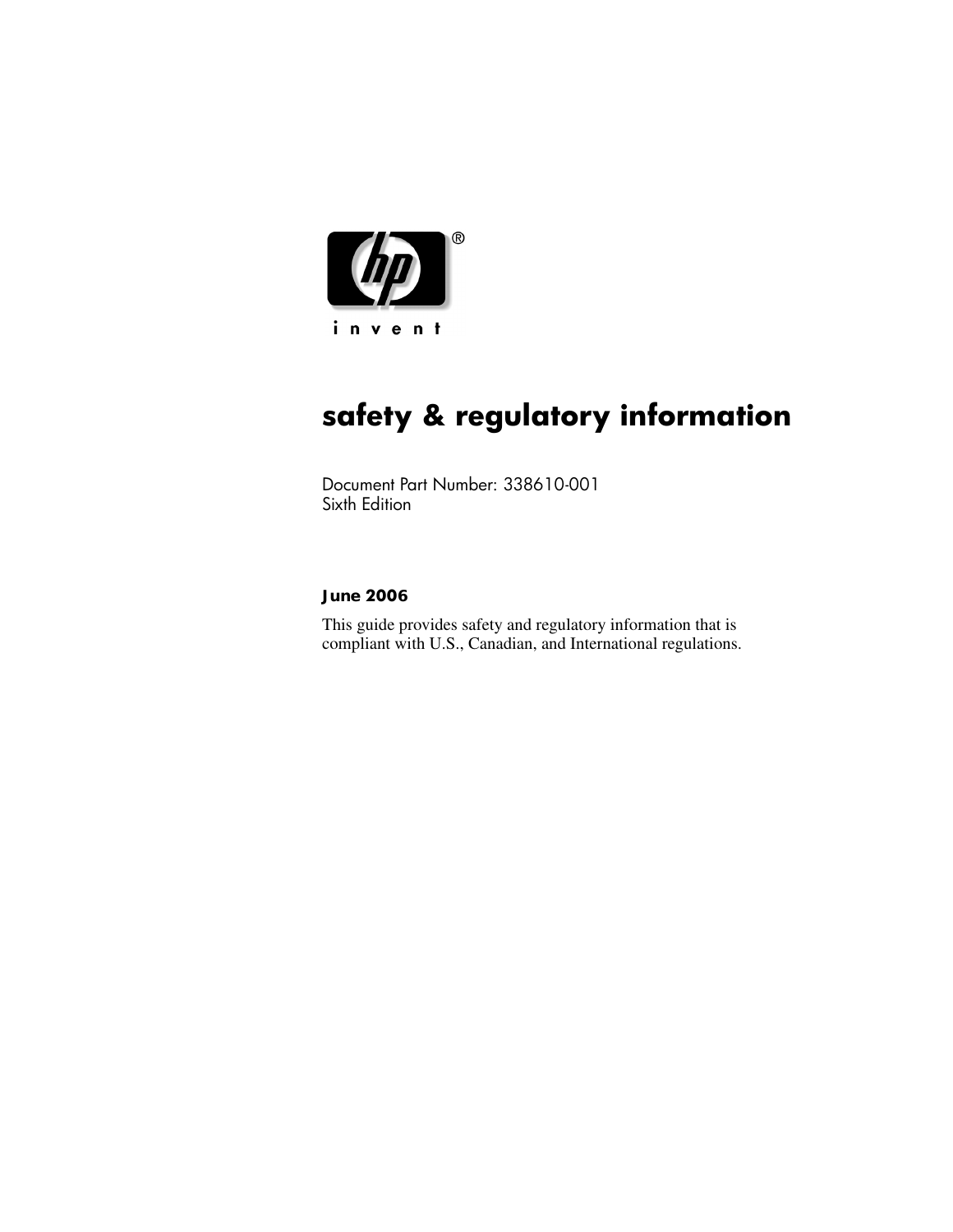© 2004-2006 Hewlett-Packard Development Company

HP, Hewlett Packard, and the Hewlett-Packard logo are trademarks of Hewlett-Packard Development Company in the U.S. and other countries.

Microsoft and Windows are trademarks of Microsoft Corporation in the U.S. and other countries.

All other product names mentioned herein may be trademarks of their respective companies.

Hewlett-Packard Company shall not be liable for technical or editorial errors or omissions contained herein or for incidental or consequential damages in connection with the furnishing, performance, or use of this material. The information in this document is provided "as is" without warranty of any kind, including, but not limited to, the implied warranties of merchantability and fitness for a particular purpose, and is subject to change without notice. The warranties for HP products are set forth in the express limited warranty statements accompanying such products. Nothing herein should be construed as constituting an additional warranty.

This document contains proprietary information that is protected by copyright. No part of this document may be photocopied, reproduced, or translated to another language without the prior written consent of Hewlett-Packard Company.



**WARNING:** Text set off in this manner indicates that failure to follow directions could result in bodily harm or loss of life.



**CAUTION:** Text set off in this manner indicates that failure to follow directions could result in damage to equipment or loss of information.



symbol indicates the presence of a hot surface or hot component. **WARNING:** Any surface or area of the equipment marked with this



symbol indicates the presence of an electrical shock hazard. **WARNING:** Any surface or area of the equipment marked with this

#### **safety & regulatory information**

Sixth Edition (June 2006) Document Part Number: 338610-001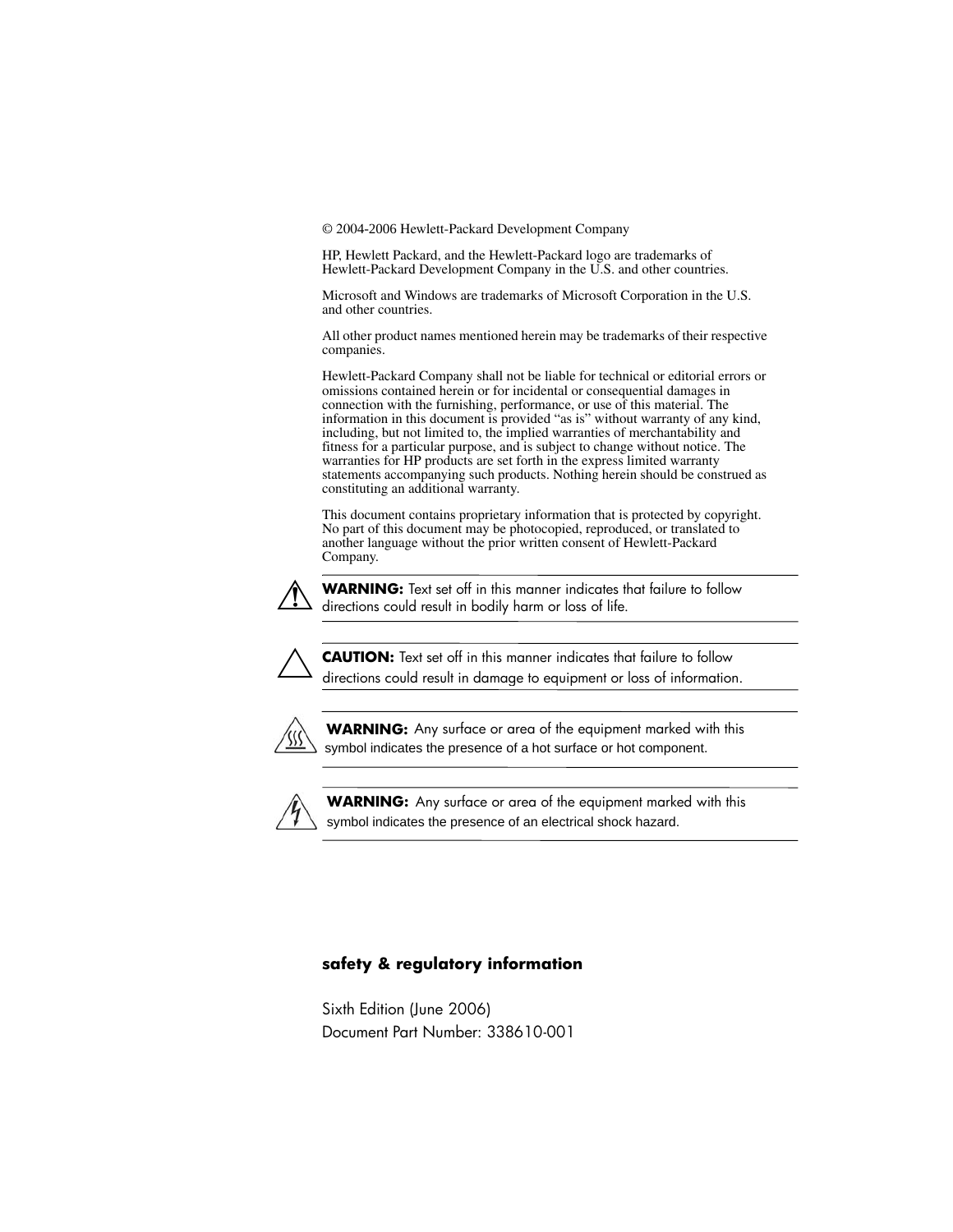## **[1](#page-4-0) [agency notices](#page-4-1)**

| declaration of conformity for products marked with |  |
|----------------------------------------------------|--|
|                                                    |  |
|                                                    |  |
|                                                    |  |
|                                                    |  |
|                                                    |  |
|                                                    |  |
|                                                    |  |
|                                                    |  |
|                                                    |  |
|                                                    |  |
|                                                    |  |
|                                                    |  |
|                                                    |  |

## **[2](#page-12-0) [power cord set requirements](#page-12-1)**

## **[3](#page-14-0) [chinese safety notices](#page-14-1)**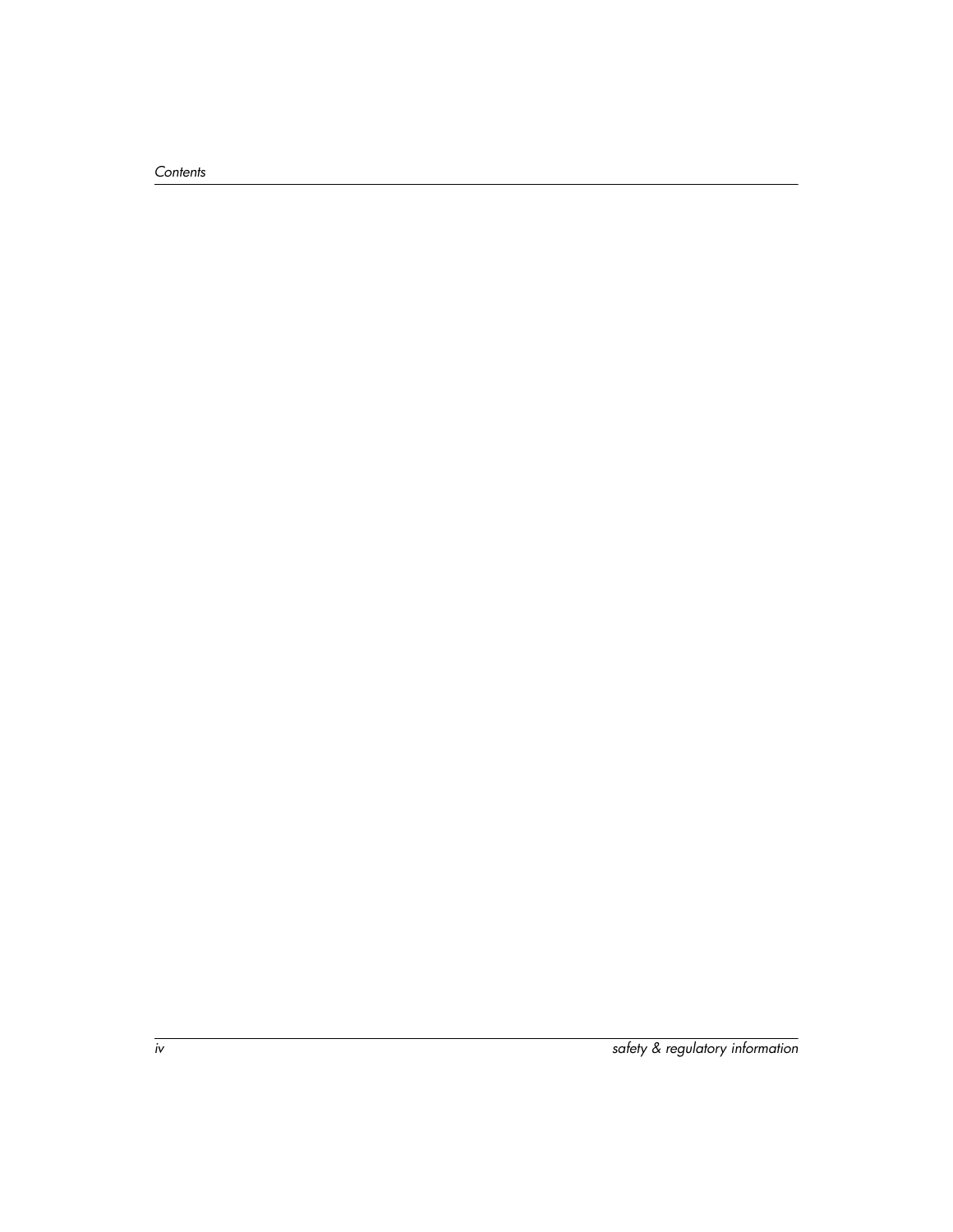# **agency notices**

# <span id="page-4-2"></span><span id="page-4-1"></span><span id="page-4-0"></span>**regulatory compliance identification numbers**

For the purpose of regulatory compliance certifications and identification, your product has been assigned a unique HP series number. The series number can be found on the product nameplate label, along with all required approval markings and information. When requesting compliance information for this product, always refer to this series number. The series number should not be confused with the marketing name or model number of the product.

# <span id="page-4-3"></span>**federal communications commission notice**

Part 15 of the Federal Communications Commission (FCC) Rules and Regulations has established Radio Frequency (RF) emission limits to provide an interference-free radio frequency spectrum. Many electronic devices, including computers, generate RF energy incidental to their intended function and are, therefore, covered by these rules. These rules place computers and related peripheral devices into two classes, A and B, depending upon their intended installation. Class A devices are those that may reasonably be expected to be installed in a business or commercial environment. Class B devices are those that may reasonably be expected to be installed in a residential environment (i.e., personal computers). The FCC requires devices in both classes to bear a label indicating the interference potential of the device as well as additional operating instructions for the user.

The rating label on the device shows which class (A or B) the equipment falls into. Class B devices have an FCC logo or FCC ID on the label. Class A devices do not have an FCC logo or FCC ID on the label. Once the class of the device is determined, refer to the following corresponding statement.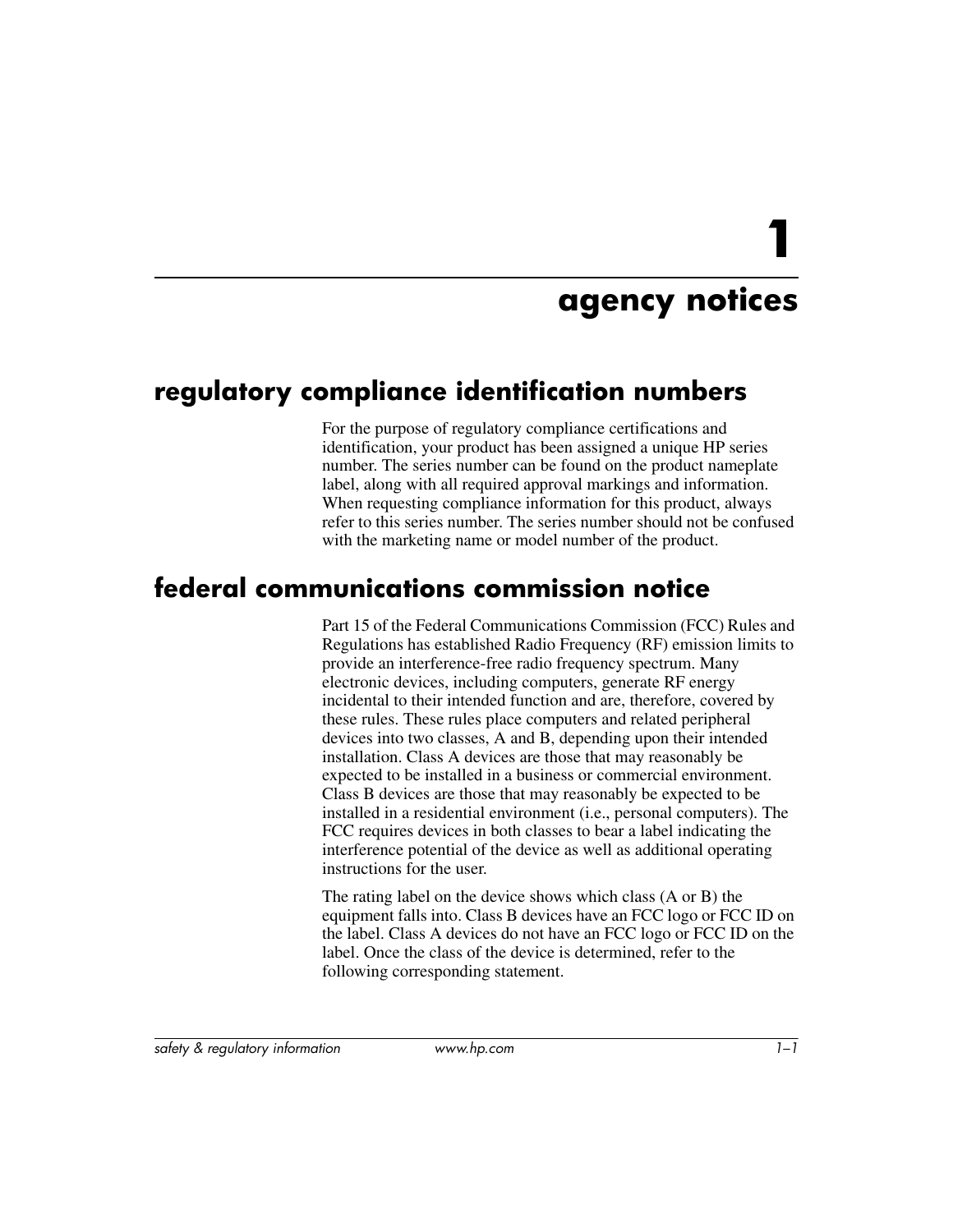#### <span id="page-5-0"></span>**class A equipment**

This equipment has been tested and found to comply with the limits for a Class A digital device, pursuant to Part 15 of the FCC Rules. These limits are designed to provide reasonable protection against harmful interference when the equipment is operated in a commercial environment. This equipment generates, uses, and can radiate radio frequency energy and, if not installed and used in accordance with the instructions, may cause harmful interference to radio communications. Operation of this equipment in a residential area is likely to cause harmful interference, in which case the user will be required to correct the interference at personal expense.

#### <span id="page-5-1"></span>**class B equipment**

This equipment has been tested and found to comply with the limits for a Class B digital device, pursuant to Part 15 of the FCC Rules. These limits are designed to provide reasonable protection against harmful interference in a residential installation. This equipment generates, uses, and can radiate radio frequency energy and, if not installed and used in accordance with the instructions, may cause harmful interference to radio communications. However, there is no guarantee that interference will not occur in a particular installation. If this equipment does cause harmful interference to radio or television reception, which can be determined by turning the equipment off and on, the user is encouraged to try to correct the interference by one or more of the following measures:

- Reorient or relocate the receiving antenna.
- Increase the separation between the equipment and receiver.
- Connect the equipment into an outlet on a circuit different from that to which the receiver is connected.
- Consult the dealer or an experienced radio or television technician for help.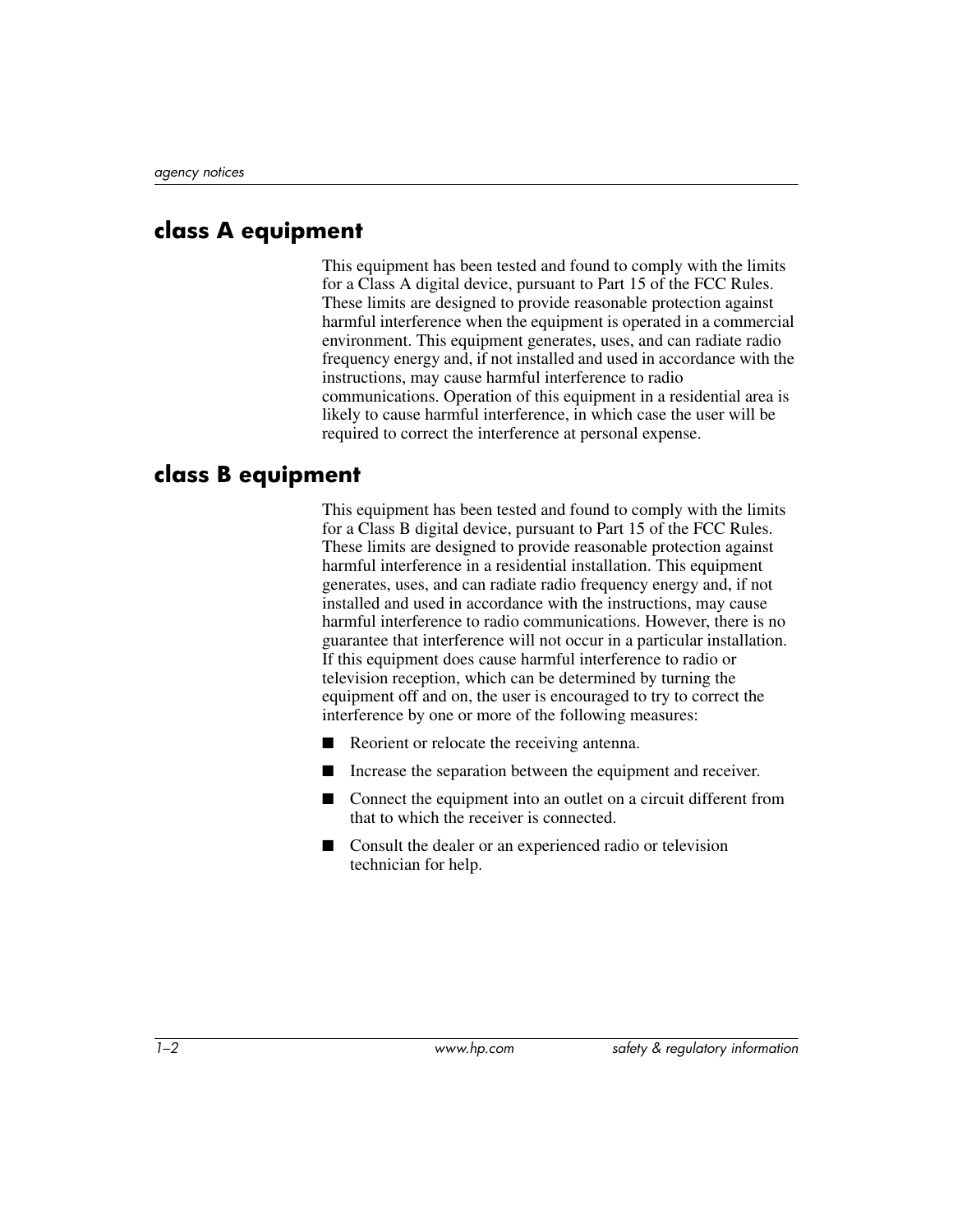#### <span id="page-6-0"></span>**modifications**

The FCC requires the user to be notified that any changes or modifications made to this device that are not expressly approved by Hewlett-Packard may void the user's authority to operate the equipment.

## <span id="page-6-1"></span>**cables**

Connections to this device must be made with shielded cables with metallic RFI/EMI connector hoods in order to maintain compliance with FCC Rules and Regulations.

## <span id="page-6-2"></span>**declaration of conformity for products marked with the FCC logo—united states only**

This device complies with Part 15 of the FCC Rules. Operation is subject to the following two conditions: (1) this device may not cause harmful interference, and (2) this device must accept any interference received, including interference that may cause undesired operation.

For questions regarding your product, contact:

Hewlett-Packard Company P. O. Box 692000, Mail Stop 530113 Houston, Texas 77269-2000

Or, call 1-800-HPINVENT.

For questions regarding this FCC declaration, contact:

Hewlett-Packard Company P. O. Box 692000, Mail Stop 510101 Houston, Texas 77269-2000

Or, call (281) 514-3333.

To identify this product, refer to the part, series, or model number found on the product.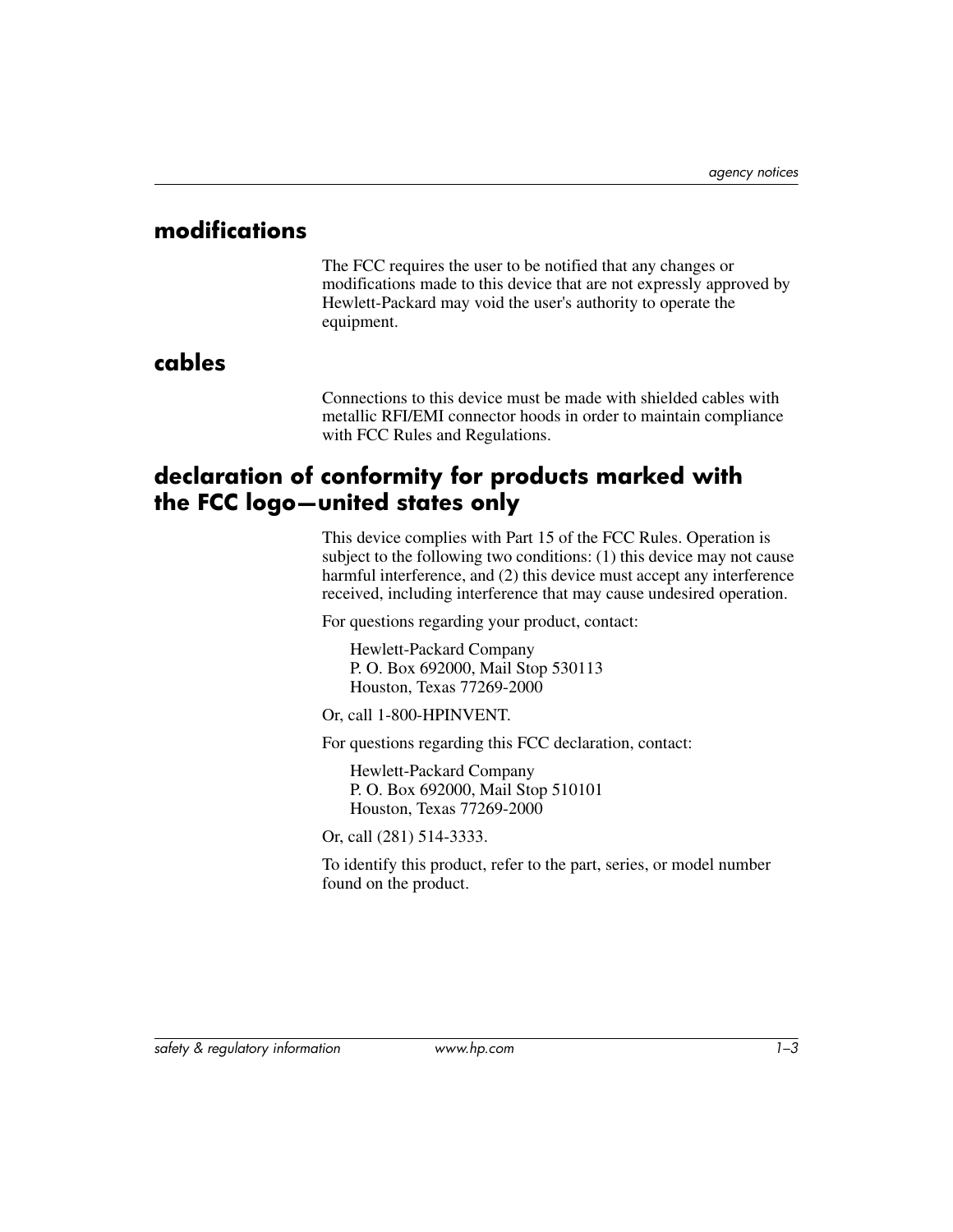## <span id="page-7-0"></span>**canadian notice (avis canadien)**

#### **class A equipment**

This Class A digital apparatus meets all requirements of the Canadian Interference-Causing Equipment Regulations.

Cet appareil numérique de la classe A respecte toutes les exigences du Règlement sur le matériel brouilleur du Canada.

#### **class B equipment**

This Class B digital apparatus meets all requirements of the Canadian Interference-Causing Equipment Regulations.

Cet appareil numérique de la classe B respecte toutes les exigences du Règlement sur le matériel brouilleur du Canada.

#### <span id="page-7-1"></span>**european union notice**

# $\epsilon$

Products bearing the CE marking comply with the EMC Directive (89/336/EEC) and the Low Voltage Directive (73/23/EEC) issued by the Commission of the European Community and if this product has telecommunication functionality, the R&TTE Directive (1999/5/EC).

Compliance with these directives implies conformity to the following European Norms (in parentheses are the equivalent international standards and regulations):

- EN 55022 (CISPR 22)—Electromagnetic Interference
- EN55024 (IEC61000-4-2, 3, 4, 5, 6, 8, 11)—Electromagnetic Immunity
- EN61000-3-2 (IEC61000-3-2)—Power Line Harmonics
- EN61000-3-3 (IEC61000-3-3)—Power Line Flicker
- EN 60950 (IEC 60950)—Product Safety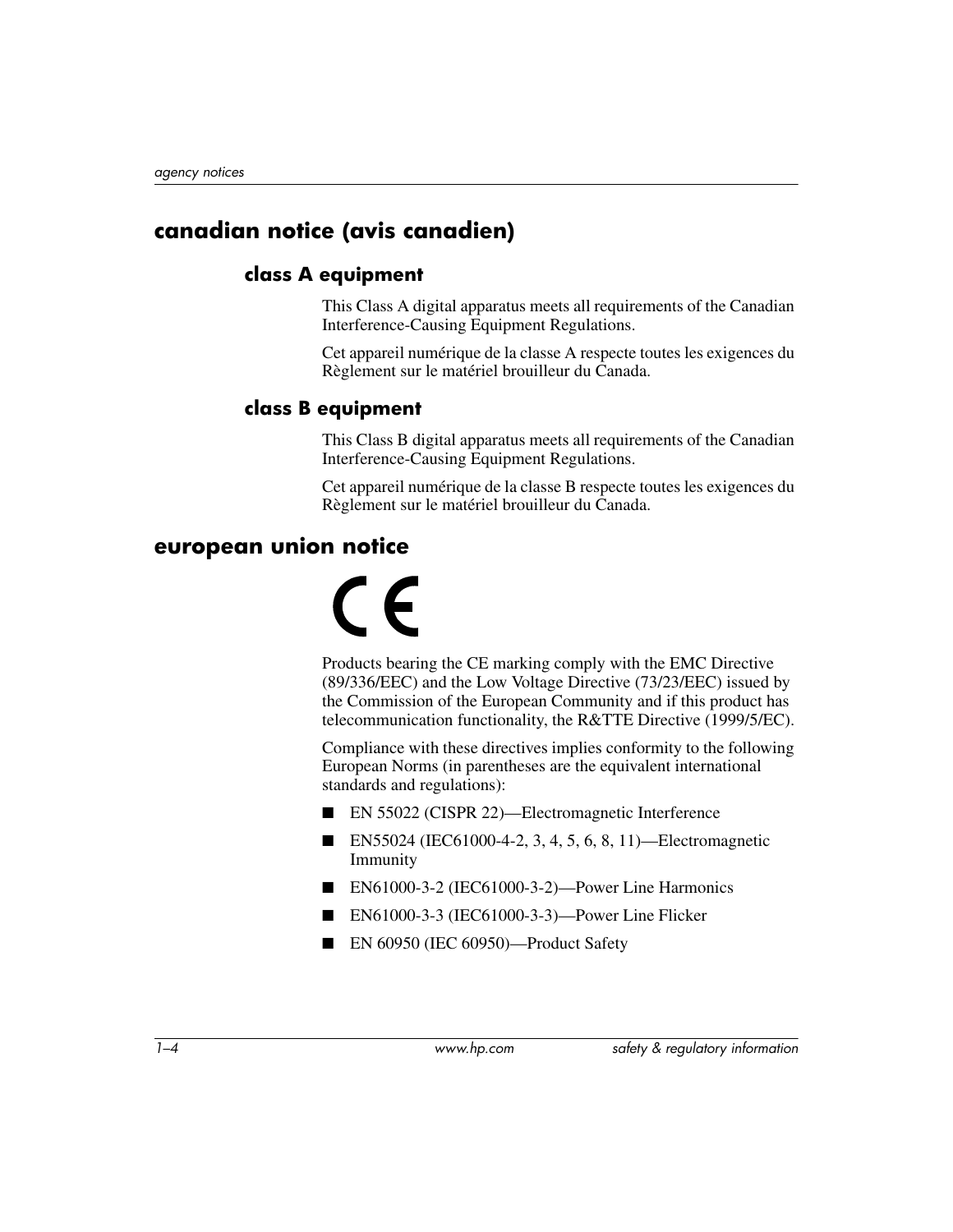#### <span id="page-8-0"></span>**taiwan notice**

#### 警告使用者:

這是甲類的資訊牽品,在居住的環境中使用時,可能 會造成射頻干擾,在這種情況下,使用者會被要求採 取某些滴當的對策。

#### <span id="page-8-1"></span>**chinese notice**

此为 A 级产品, 在生活环境中, 该产品可能会造成无线电干扰. 在这种情况下,可能需要用户对 其干扰采取可行的措施

#### <span id="page-8-2"></span>**japanese notice**

ご使用になっている装置にVCCIマークが付いていましたら、次の説明文を お読み下さい。

この装置は、皆報処理装置等電波障害自主提制協議会 (VCCf) の基準 に基づくクラスB情報技術装置です。この装置は、家庭認識で使用すること を目的としていますが、この装置がラジオやテレビジョン受信機に近接して 使用されると、受信障害を引き起こすことがあります。 取扱説明書に従って底しい取り扱いをして下さい。

VCCIマークが付いていない場合には、次の点にご注意下さい。

この装置は、情報処理装置等電波障害自主規制協議会(VCCI)の基準に 基づくクラスA構報技術装置です。この装置を家庭環境で使用すると電波 妨害を引き起こすことがあります。この場合には使用者が適切な対策を診ず るよう褒求されることがあります。

#### **korean notice**

B급 기기 (가정용 정보통신기기)

이 기기는 가정용으로 전자파적합등록을 한 기기로서 주거지역에서는 물론 모든지역에서 사용할 수 있습니다.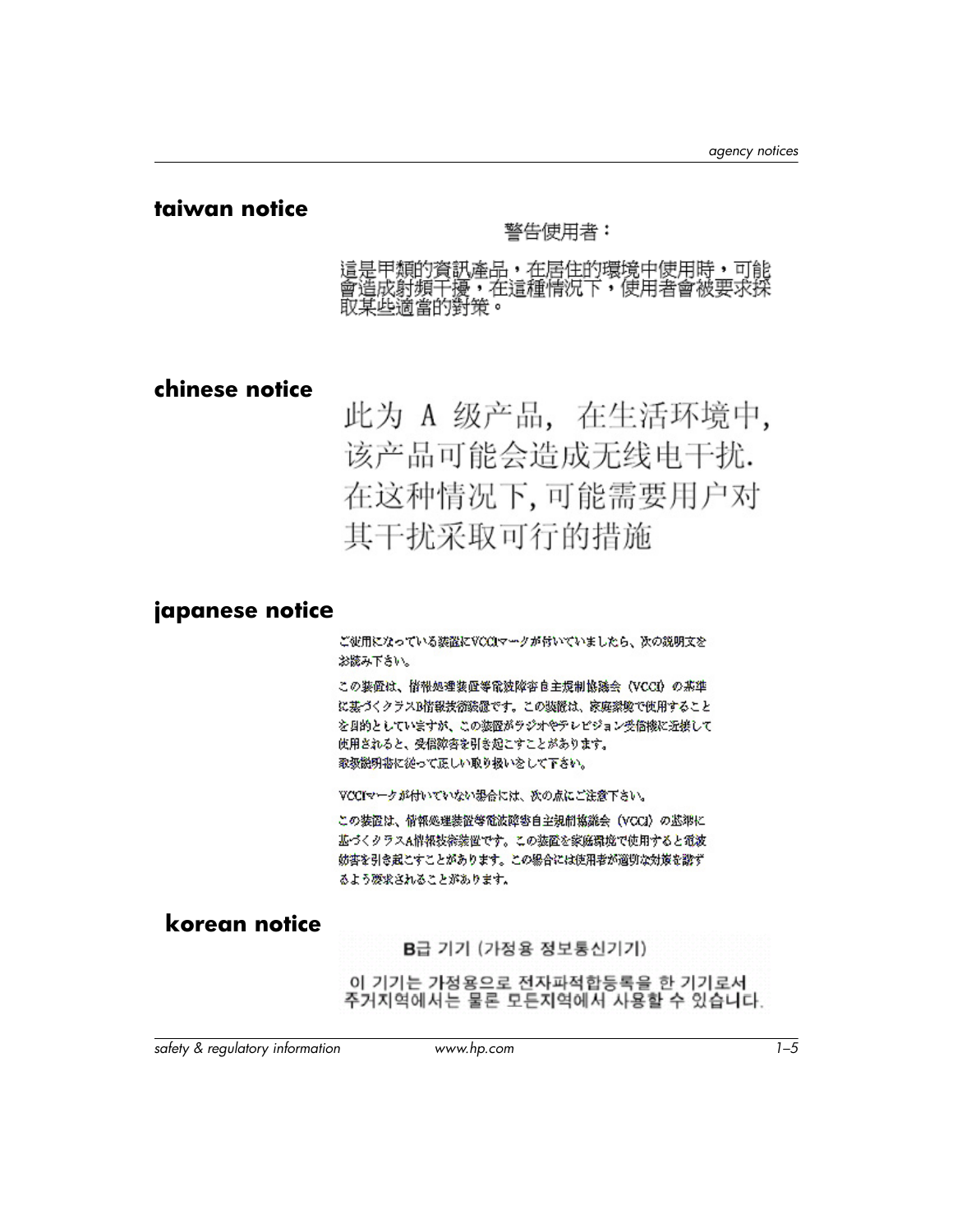#### <span id="page-9-0"></span>**german ergonomics notice**

HP products, when combined with HP Brand keyboards and monitors that bear the "GS" approval mark, meet the requirements of ZH 1/618 (German Safety Regulations for Display Work Places in the Office Sector). The installation guides included with the monitor provide configuration information.

# <span id="page-9-1"></span>**laser safety**

All HP systems equipped with a laser device comply with safety standards, including International Electrotechnical Commission (IEC) 825. With specific regard to the laser, the equipment complies with laser product performance standards set by government agencies as a Class 1 laser product. The product does not emit hazardous light; the beam is totally enclosed during all modes of customer operation and maintenance.



WARNING: To reduce the risk of exposure to hazardous radiation:

- Do not try to open the laser device enclosure. There are no user-serviceable components inside.
- Do not operate controls, make adjustments, or perform procedures to the laser device other than those specified herein.
- Allow only authorized HP service providers to repair the laser device.

#### <span id="page-9-2"></span>**CDRH regulations**

The Center for Devices and Radiological Health (CDRH) of the U.S. Food and Drug Administration implemented regulations for laser products on August 2, 1976. These regulations apply to laser products manufactured from August 1, 1976. Compliance is mandatory for products marketed in the United States.

### <span id="page-9-3"></span>**compliance with international regulations**

All systems equipped with CD-ROM drives comply with appropriate safety standards including IEC 825.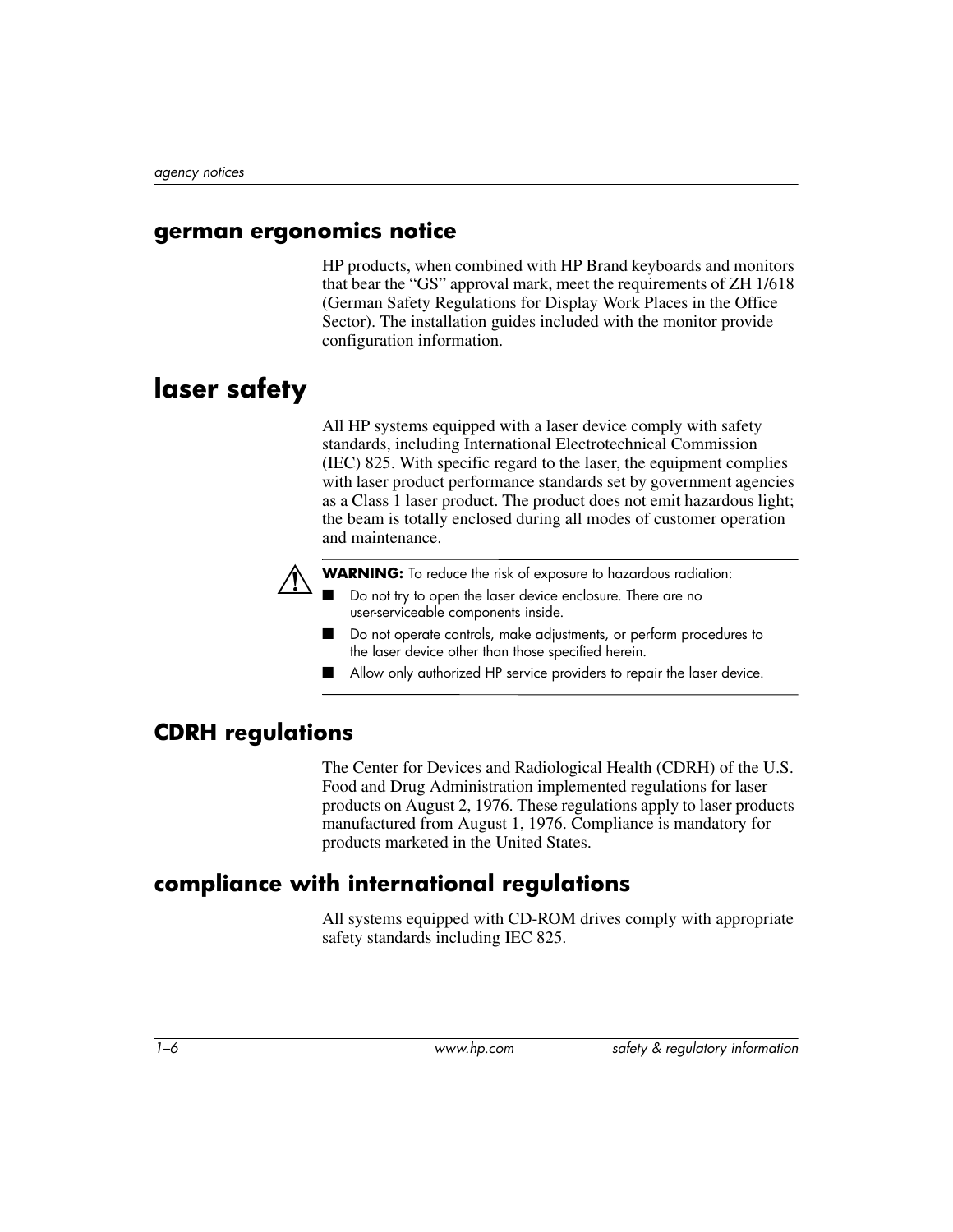## <span id="page-10-0"></span>**laser product label**

The following label or equivalent is located on the surface of laser products:



This label indicates that the product is classified as a CLASS 1 LASER PRODUCT. This label appears on a laser device installed in the product.

VERSICHT – UKSICHTBARE<br>LASERSTRAHLUNG, VENI ABDECKUNG GEÖ<br>AUCH NICHT NIT EPTISCHEN, BLICKEN<br>AUCH NICHT NIT EPTISCHEN, INSTRUMEN CAUTION-INVISIBLE<br>LASER RADIATION VEN OPEN<br>DO NOT STARE INTO BEAM OR VEN<br>DIRECTLY VITH OPTICAL INSTRIANT AUVARSEL-USTALIG<br>LASERSTRÅLING WAR DEKSEL ÅPNES<br>STIRR ING THAL I STRÅLEN ELLER<br>NIKERT WER DETTSEE INSTRUMENTE y Arning – Usynus<br>Laserstaving här tenna del är Uppnä<br>Stirra ej in i Strälen den ketracta<br>Ej strälen ikd dptiska instrument. VARIJ! NÄKYMÄTÖHTÄ AVATTAESS<br>DLET ALTTIINA LASERSÄTEILYLLE<br>ALÄ TULIOTA SÄTEESEEN ÄLÄKÄ<br>KATSU SUTÄ DRIISEN LAITTEEN LÄR

If you have an LS-120 drive or an LS-260 drive, this label is located next to the Class 1 Laser Product label on the system.

## <span id="page-10-1"></span>**laser information**

- Laser Type: Semiconductor GaAIAs
- Wave Length: 780 +/- 35 nm
- Divergence Angle: 53.5 Degrees +/- 0.5 degrees
- Output Power: Less than 0.2 mW or 10,869 W·m-2 sr-1
- Polarization: Circular 0.25
- Numerical Aperture: 0.45 inches +/- 0.04 inches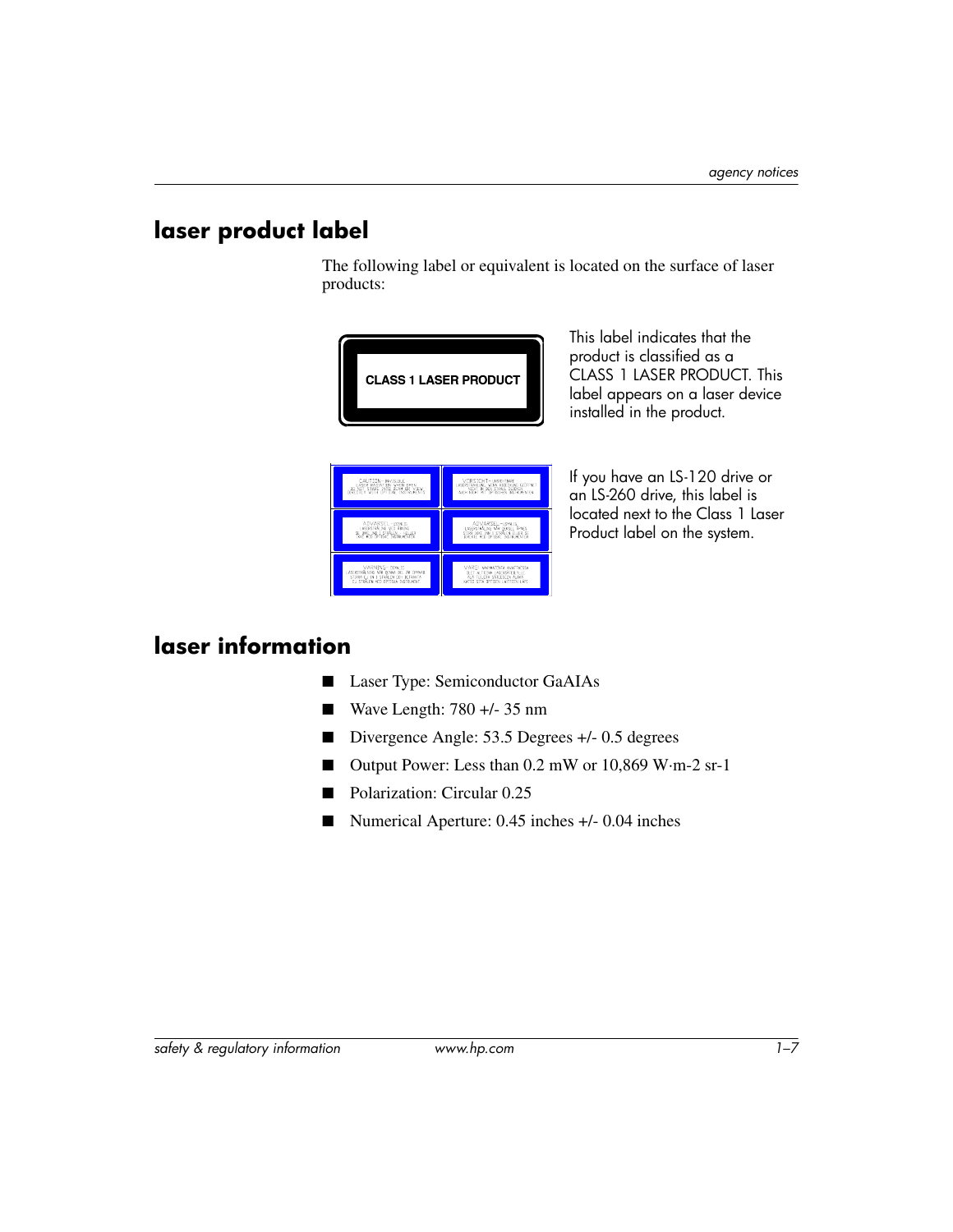# <span id="page-11-0"></span>**battery replacement notice**



Å **WARNING:** The computer contains an internal lithium manganese dioxide, vanadium pentoxide, or alkaline battery or battery pack. There is risk of fire and burns if the battery pack is not handled properly. To reduce the risk of personal injury:

- Do not attempt to recharge the battery.
- Do not expose to temperatures higher than  $60^{\circ}$  C (140 $^{\circ}$  F).
- Do not disassemble, crush, puncture, short external contacts, or dispose of in fire or water.
- Replace only with the HP spare designated for this product.



Batteries, battery packs, and accumulators should not be disposed of together with the general household waste. In order to forward them to recycling or proper disposal, please use the public collection system or return them to HP, the authorized HP partners, or their agents.



The Taiwan EPA requires dry battery manufacturing or importing firms, in accordance with Article 15 of the Waste Disposal Act, to indicate the recovery marks on the batteries used in sales, giveaways, or promotions. Contact a qualified Taiwanese recycler for proper battery disposal.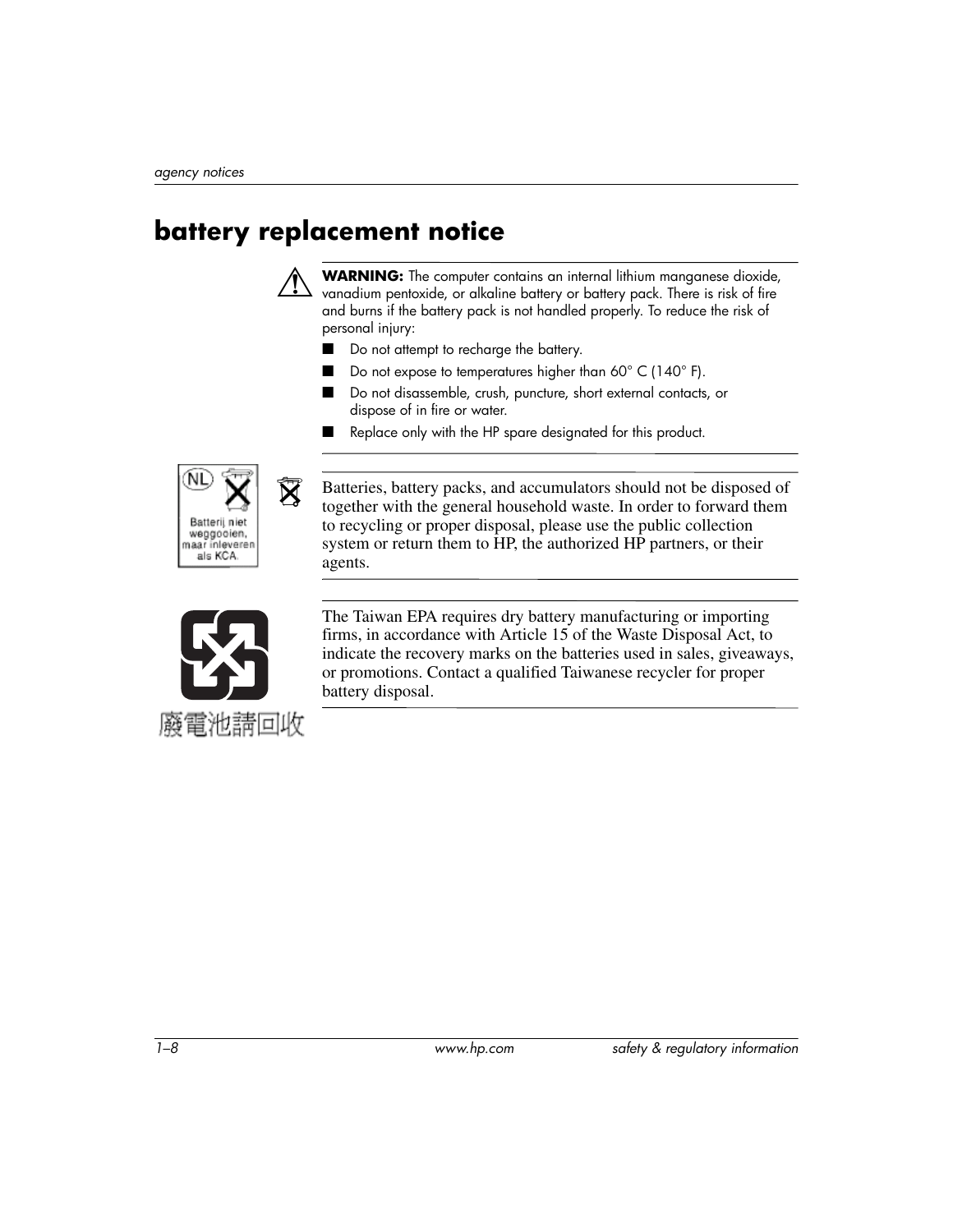# <span id="page-12-1"></span><span id="page-12-0"></span>**power cord set requirements**

The power supply for this workstation may have a power switch. This feature allows the computer to be operated on an input voltage of 100–200V or 200–400V.

The power cord set (flexible cord or wall plug) received with this product meets the requirements for use in the country or region where you purchased the equipment.

If you need to obtain a power cord for a different country, you should purchase a power cord that is approved for use in that country or region.

If you have questions about the type of power cord to use, contact the HP authorized service provider.

A power cord should be routed so that it is not likely to be walked on or pinched by items placed upon it or against it. Particular attention should be paid to the plug, electrical outlet, and the point where the cord exits from the product.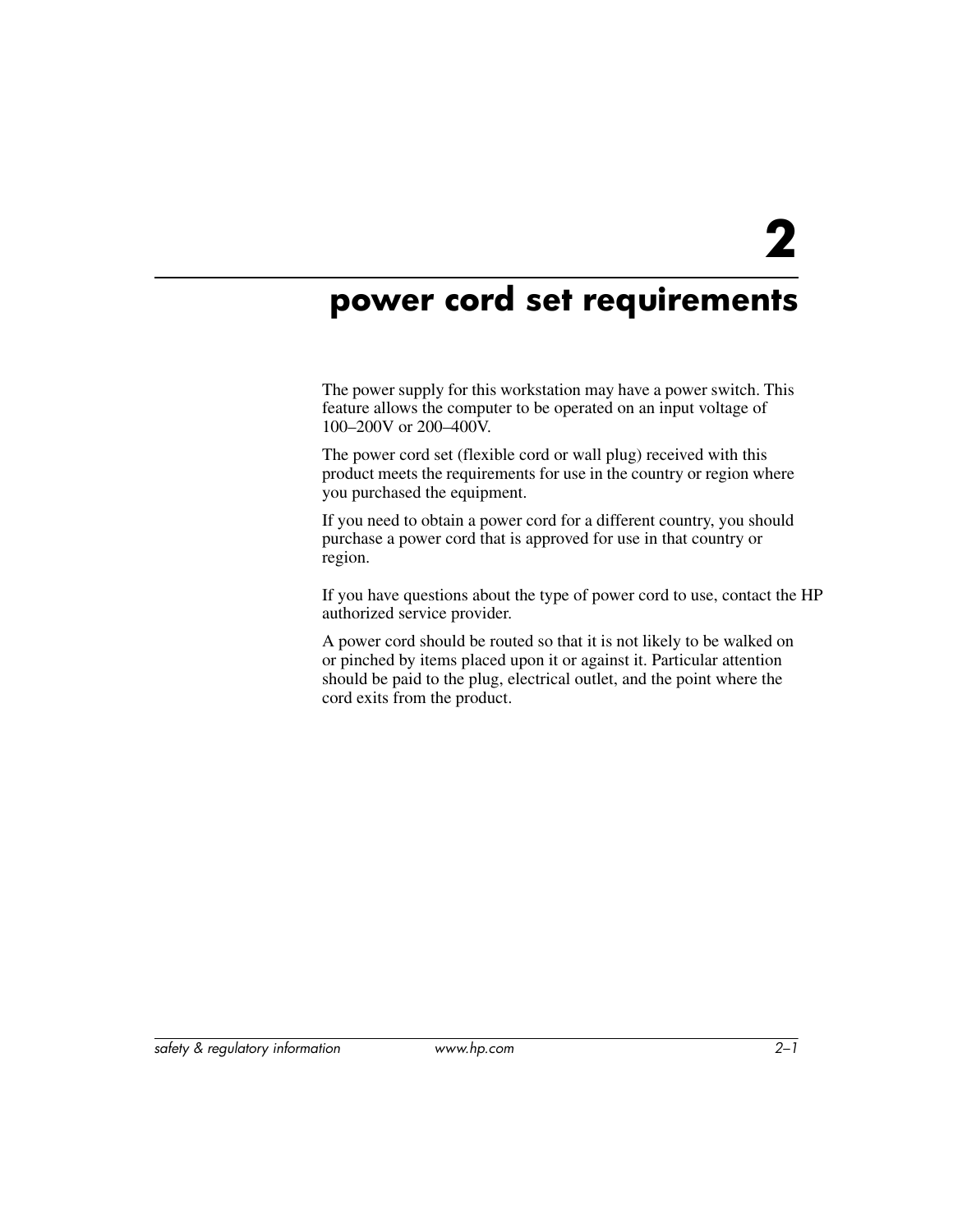#### **For use in Japan:**

- Please use the power cord received with the product.
- The power cord received with this product is not allowed to use with other products.

日本でのご使用: 製品には同梱された電源コードをお使いください。 同梱された電源コードは、他の製品ではご使用できません。

#### **For use in Norway:**

 This product is also designed for an IT power system with phase-to-phase voltage 230V.